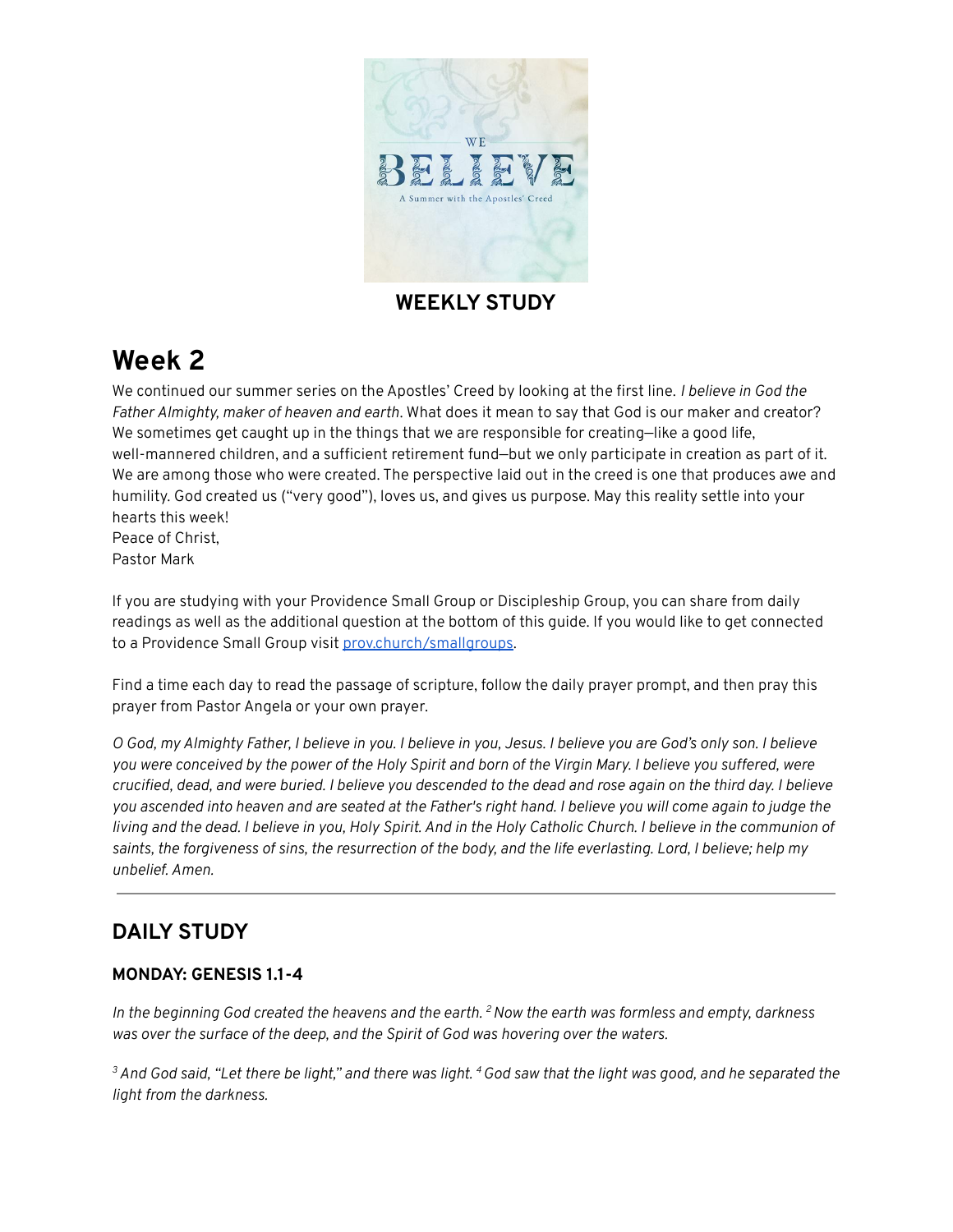- The belief that God created everything gives us a proper perspective about who we are in relation to God. We are the *created*, not the *creator*. It may seem subtle and it may seem obvious, but when we get this wrong (and boy do we get this wrong), we see nations invading their neighbors. We see greed and corruption. We see our own sinfulness. We state the belief in God as Creator in a creed in order to put ourselves back in a proper posture before God. It gives us hope that a God who once created out of chaos is still doing so today—even in the chaos of this world.
- O God who takes darkness and emptiness and creates light and life, create your light and life in me.

#### **TUESDAY: COLOSSIANS 1.15-23**

The Son is the image of the invisible God, the firstborn over all creation.<sup>16</sup> For in him all things were created: things in heaven and on earth, visible and invisible, whether thrones or powers or rulers or authorities; all things have been created through him and for him. <sup>17</sup> He is before all things, and in him all things hold together.  $^{18}$  And he is the head of the body, the church; he is the beginning and the firstborn from among the dead, so that in everything he might have the supremacy.  $^{19}$  For God was pleased to have all his fullness dwell in him,  $^{20}$ and through him to reconcile to himself all things, whether things on earth or things in heaven, by making *peace through his blood, shed on the cross.*

<sup>21</sup> Once you were alienated from God and were enemies in your minds because of your evil behavior. <sup>22</sup> But now he has reconciled you by Christ's physical body through death to present you holy in his sight, without blemish and free from accusation—<sup>23</sup> if you continue in your faith, established and firm, and do not move from the hope held out in the gospel. This is the gospel that you heard and that has been proclaimed to every creature under *heaven, and of which I, Paul, have become a servant.*

- Who has seen God? How can the invisible become visible? These beautiful words from Paul reveal that Jesus was present at creation and all things came to be through him. It is like the whole story of humanity's fall and God's redemption was accounted for from the start. God is not a one-time creator who sits back or walks away after bringing form to the formless. God is actively pursuing our reconciliation with God.
- Jesus, you have been here from the very beginning, thank you for bringing the possibility of peace *with our Creator.*

#### **WEDNESDAY: 1 TIMOTHY 4.4-5**

everything God created is good, and nothing is to be rejected if it is received with thanksgiving, <sup>5</sup> because it is *consecrated by the word of God and prayer.*

- *Everything* God created is good? Everything. Even my annoying neighbor? Even my enemy? Even wasps? This can be a difficult truth. But in the beginning, it was all called "good" or (in the case of humankind) "very good". If it doesn't seem good or very good at times, that's a sign that the goodness of creation hasn't always been received with a thankful heart or recognized as a gift from God. God is good, therefore God's creation is good. In what areas of your life do you need this reminder?
- God, you are so good. Your creation is so very good. I am thankful for the gifts and the challenges of *being a part of all that you have made.*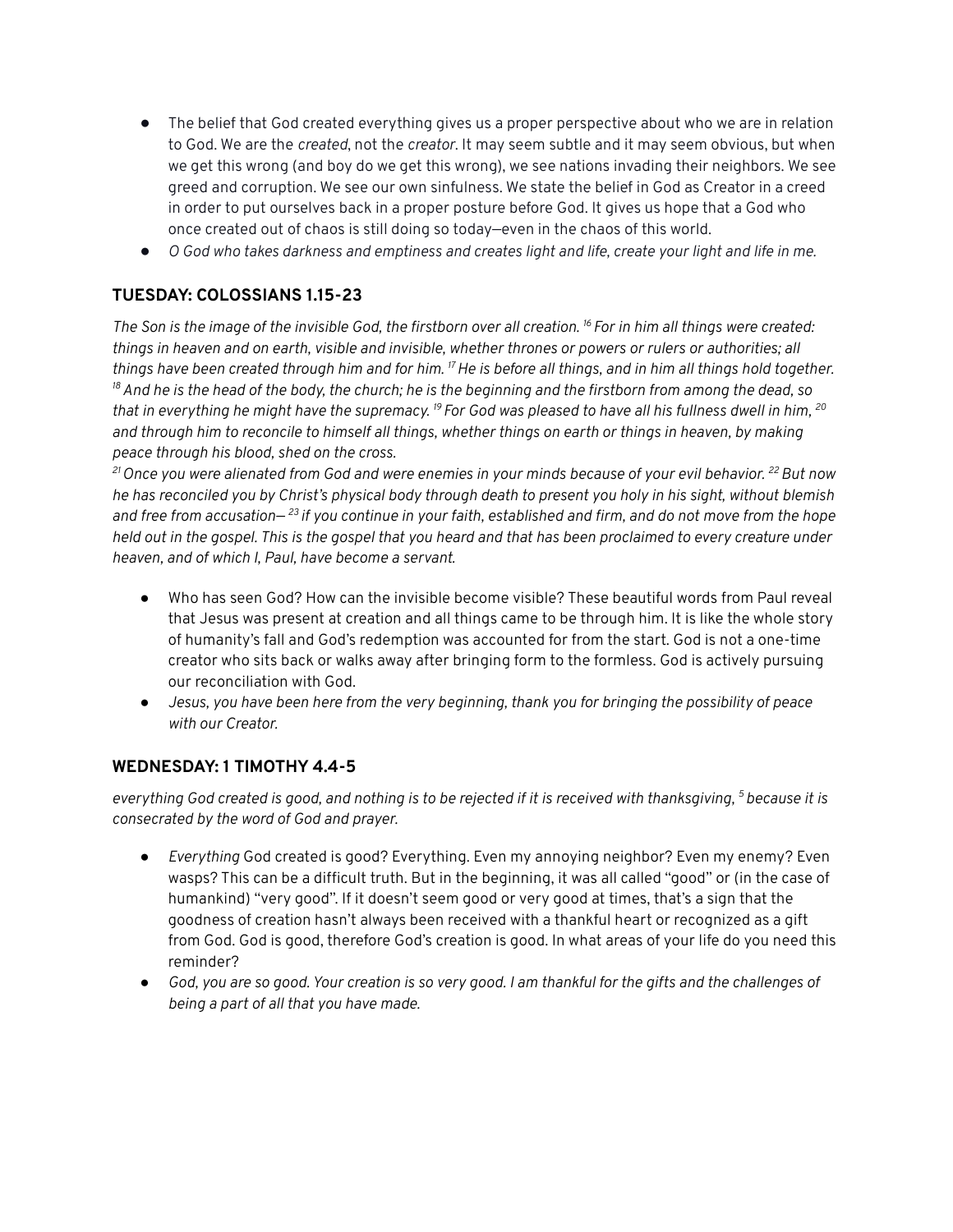#### **THURSDAY: ISAIAH 45.18**

*For this is what the LORD says he who created the heavens, he is God; he who fashioned and made the earth, he founded it; he did not create it to be empty, but formed it to be inhabited he says: "I am the LORD, and there is no other.*

- The prophet Isaiah records this foundational truth about God's design and desire for creation. The earth was made in order to be inhabited. The same God who made all of the heavens made this earth for us to live in. We get the idea that God is relational. "Let us make them in our image" said God before creating man and woman. God created us for a relationship with God and with one another.
- God, you are the Lord and there is no other. Create in me a heart of gratitude for the things that you *have made.*

#### **FRIDAY: HEBREWS 11.3**

By faith we understand that the universe was formed at God's command, so that what is seen was not made *out of what was visible.*

- This passage is in a series of "by faith" statements. Take a moment to read all of Hebrews chapter 11. We can't know all there is to know about the works of God. Some things we have to take by faith until a day when things will be made clear. God created the universe with a command and, out of it, what was invisible became visible.
- God, by faith I call you my Father and my Creator. Give me eyes to see what was once invisible. Give *me eyes to see your purpose for me.*

#### **SATURDAY: PSALM 89.11**

*The heavens are yours, and yours also the earth; you founded the world and all that is in it.*

- The Bible is full of examples of God's people stating and restating that God is responsible for the creation of all things. You can see the pattern of forgetfulness that leads to the need for constant reminders. This world is not ours, but God's. Nothing we hold onto is ultimately our own. We are God's beloved creation.
- God, give me perspective today to see You as You are. You are my Creator, and the maker of heaven *and earth.*